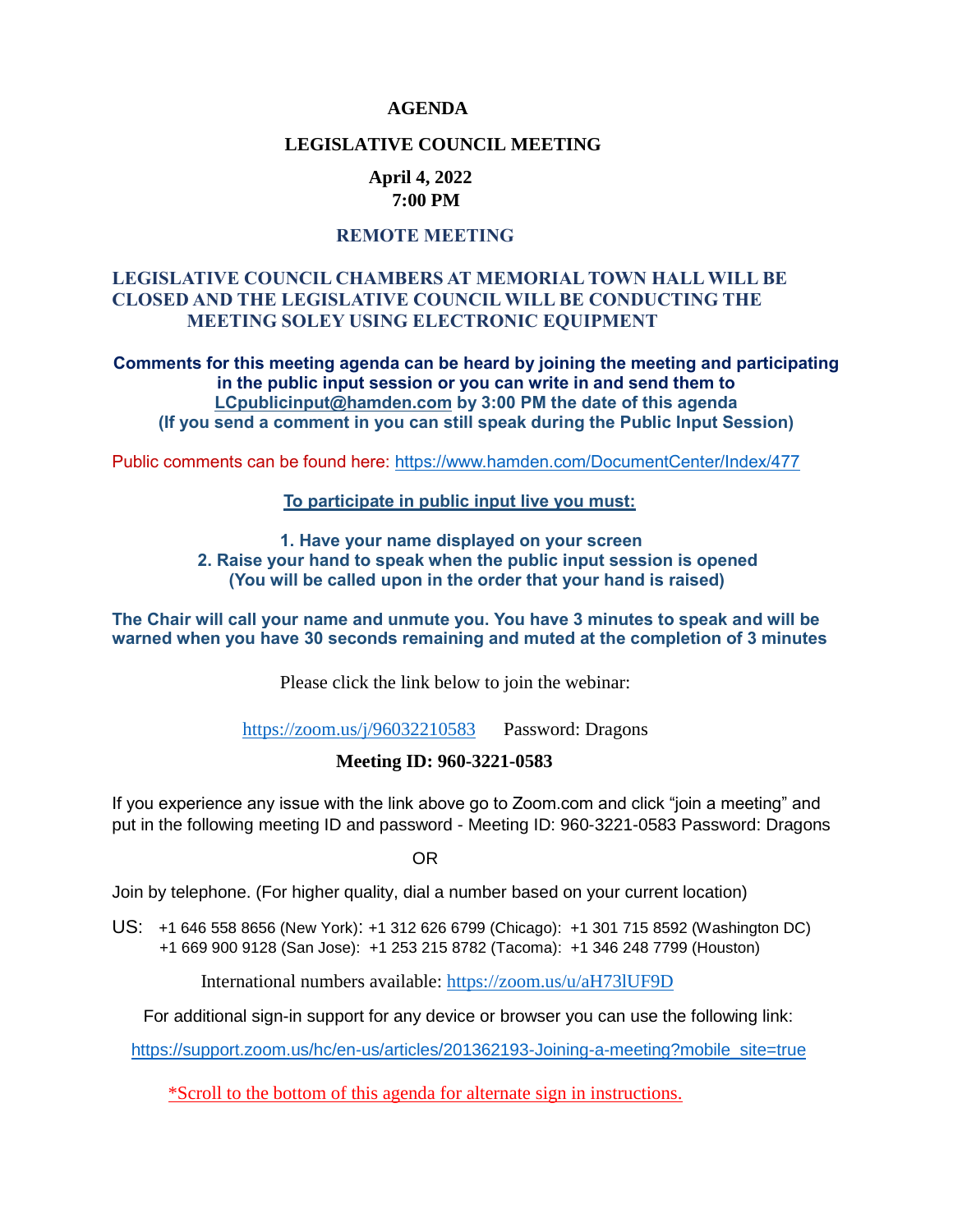**Note: Any member of the public may request, in writing, a physical location and "any electronic equipment necessary" to attend the meeting in real time. Said request shall be made to [KRenta@Hamden.com](mailto:KRenta@Hamden.com) not less than twenty-four (24) hours prior to the meeting. Said individual shall have the "same opportunities to provide comment or otherwise participate" in the meeting as would be afforded if the meeting was held in person with the following exception: Under law, the Legislative Council is not required to adjourn or postpone a meeting if such person loses the ability to participate because of an interruption, failure or degradation of such person's connection to the meeting by electronic equipment. Since the meeting is remote, participation by a quorum of members of the Legislative Council is expressly prohibited and will not be present at the physical location.**

**1. CALL OF THE MEETING AND TAKING OF THE ROLL**

- **2. PLEDGE OF ALLEGIANCE**
- **3. PUBLIC INPUT SESSION**
- **4. CORRESPONDENCE**
- **5. REPORT OF THE PRESIDENT**
- **6. REPORT OF BOARDS AND DEPARTMENTS**
- **7. REPORTS OF COUNCIL LIAISONS**

**8. APPROVAL OF PREVIOUS MINUTES –** March 21, 2022 [https://www.hamden.com/AgendaCenter/ViewFile/Minutes/\\_03212022-2905](https://www.hamden.com/AgendaCenter/ViewFile/Minutes/_03212022-2905)

## **9. EXECUTIVE SESSION:**

**10. CONSENT CALENDAR: The Consent Calendar includes all items that have passed unanimously in Committee on March 21st and will now be considered in toto by unanimous consent:**

**1. Appointment of Deborah Smith to the Parks & Recreation Commission for a term to expire January 31, 2025**

[https://www.hamden.com/DocumentCenter/View/5534/03212022\\_Appt-to-the-Parks-and-Rec-](https://www.hamden.com/DocumentCenter/View/5534/03212022_Appt-to-the-Parks-and-Rec-Commis-of-Deborah-Smith-D)[Commis-of-Deborah-Smith-D](https://www.hamden.com/DocumentCenter/View/5534/03212022_Appt-to-the-Parks-and-Rec-Commis-of-Deborah-Smith-D)

## **2. Order authorizing an agreement with CivicPlus, LLC**

[https://www.hamden.com/DocumentCenter/View/5546/03212022\\_Order-Agreement-with-](https://www.hamden.com/DocumentCenter/View/5546/03212022_Order-Agreement-with-CivicPlus-LLC---Town-Clerk)[CivicPlus-LLC---Town-Clerk](https://www.hamden.com/DocumentCenter/View/5546/03212022_Order-Agreement-with-CivicPlus-LLC---Town-Clerk)

**3. Capital Transfer of \$600,000 to address local cost sharing increase for roofing and windows at Dunbar Hill and West Woods Schools**

[https://www.hamden.com/DocumentCenter/View/5553/03212022\\_Res-Tfs-Appropriations-](https://www.hamden.com/DocumentCenter/View/5553/03212022_Res-Tfs-Appropriations-Bond-BOE-West-Woods---Dunbar-Hill-600000)[Bond-BOE-West-Woods---Dunbar-Hill-600000](https://www.hamden.com/DocumentCenter/View/5553/03212022_Res-Tfs-Appropriations-Bond-BOE-West-Woods---Dunbar-Hill-600000)